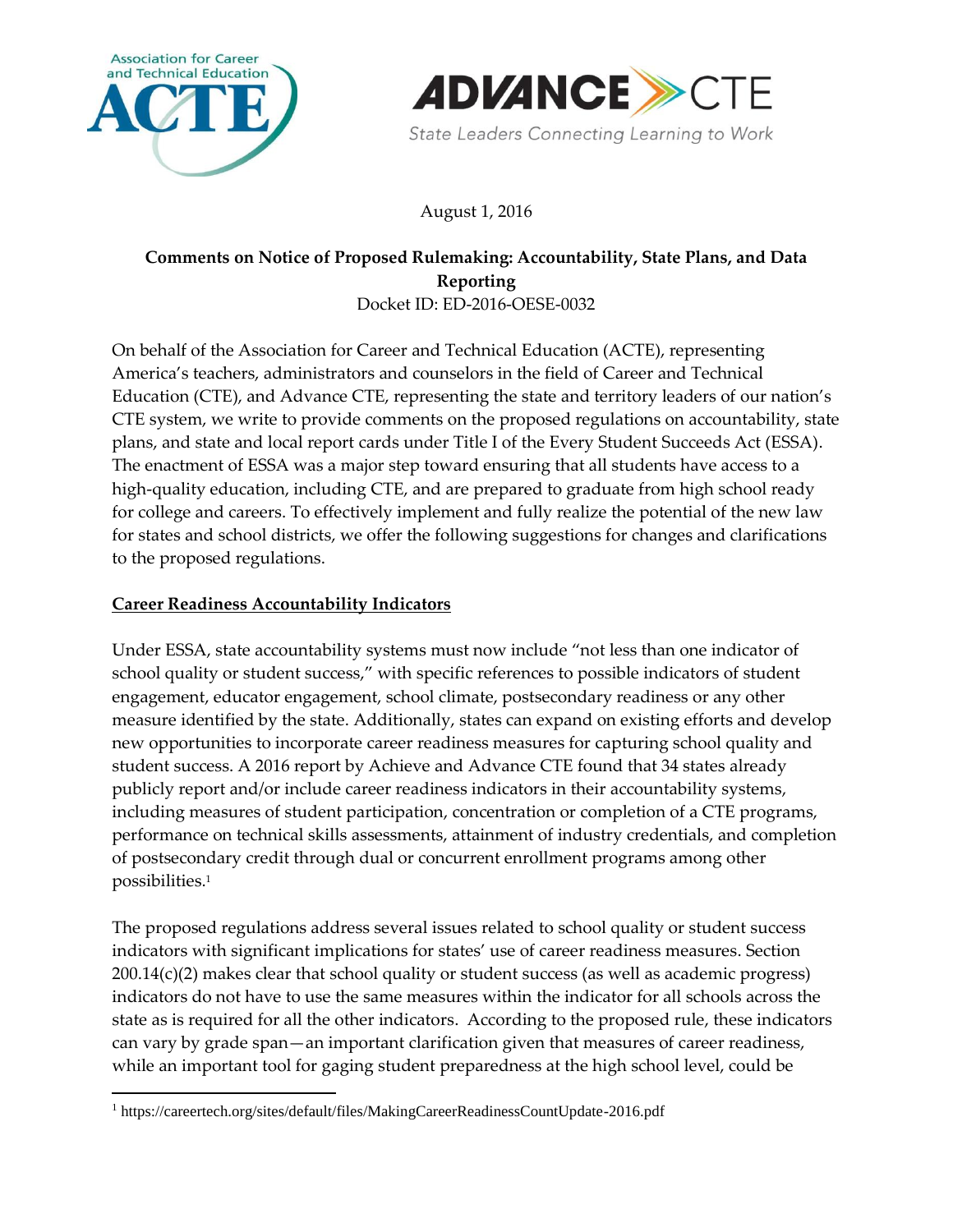inappropriate and impractical for elementary or middle grades. It is therefore critical to maintain the state's ability to tailor this measure to specific grade spans in the final regulations.

Section 200.14(d) requires states to select measures to include within the indicator of school quality or student success that are supported by research showing the measures is "likely to increase student achievement or, for measures within indicators at the high school level, graduation rates." We are concerned that requiring evidence of academic achievement or increased high school graduation rates may not be an appropriate standard for such measures, especially given that the intent of including a measure of school quality or student success in ESSA was to encourage a more holistic view of student performance that is not often captured in traditional academic indicators. While no less rigorous, measures of career readiness may not be validated by research for the same types of outcomes as academic measures. Further, this standard is not specifically outlined in the statute and as such we encourage the department to consider alternative criteria for ensuring "valid" and "reliable" measures for this indicator.

At minimum, the department must make an effort to disseminate information to states, such as providing examples of research-backed measures that would meet the standard of the proposed regulations and other related clarifications that would support states as they operationalize this measure. Ideally, the department should serve as clearinghouse for a broad range of examples for measure of student engagement, postsecondary readiness, school climate, and should make special efforts to ensure that career readiness measures are included among them. Moreover, the final regulations should maintain the option for states to adjust indicators over time. This provides an opportunity for states to incorporate emerging measures of career readiness into their accountability systems when sufficient research supporting validity and reliability becomes available.

The proposed regulations note that section  $1111(c)(4)(C(ii)$  of ESSA requires states to give substantial weight to the academic achievement, academic progress, graduation rate, and progress in English language proficiency indicators, and much greater weight to those indicators in the aggregate, than it does to the indicators of school quality or student success. While the proposed regulations do not prescribe how states should assign "substantial" and "much greater" weight to these indicators, it does require that states demonstrate that they are properly weighting these indicators by meeting three "checks," which are outlined in section 200.18(d). Under the proposed rule, a school identified for comprehensive or targeted support cannot be removed from identification on the basis of performance on an indicator of school quality or student success, unless it is also making significant progress on an academic indicator. Additionally, schools achieving the lowest level of performance on any academic indicator must receive a different summative rating than a school performing at the highest level on all of the indicators. The department has acknowledged that "substantial" and "much greater" are ambiguous terms in the law. However, since it is the intent of ESSA to emphasize state control in developing and implementing accountability systems, states should be provided maximum flexibility in determining how best to assign greater weight to academic indicators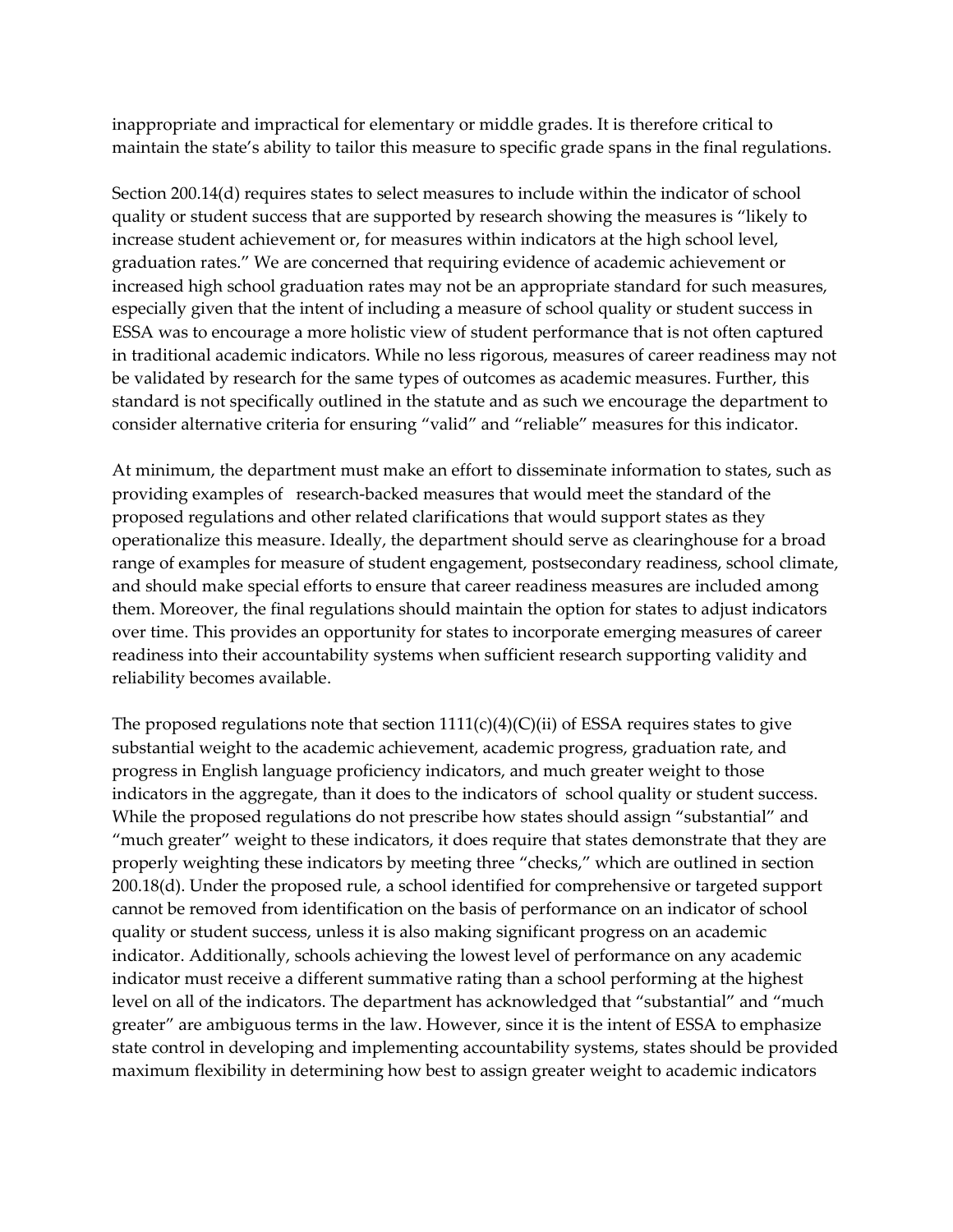and we support the approach of the department in leaving these terms undefined in the regulations.

Finally, we want to express our concern that the issues we have outlined here, and the collective approach in the regulations to the accountability system, will have the cumulative effect of signaling to states that indicators of school quality or student success, including career readiness measures, are secondary to traditional academic indicators. One of the great advances in ESSA was the recognition that a comprehensive accountability system should promote college *and* career readiness for all students. However, the additional conditions attached to school quality or student success indicators may prove an impediment to states. We urge the department to pursue policies that incentivize, not discourage the use of career-focused measures.

## **CTE in School Support and Improvement**

Section 200.21 requires districts with schools identified for support and improvement to work in partnership with stakeholders to conduct a needs assessment, and cooperatively develop and implement an improvement plan to increase student outcomes in struggling schools. We encourage the department to make clear that, where appropriate, CTE, including educators and the business community, can provide valuable insight into preparing students for college and career success.

The proposed regulations outline the contents of improvement plans in section 200.21(d), which include identifying one or more evidence-based interventions for low-performing schools. We know that CTE can play a large role in re-engaging students and helping to increase student achievement and completion. Among individuals surveyed in a study on the high school dropout epidemic in America, 81 percent said that relevant, real-world learning opportunities would have kept school. With a 93 percent average high school graduation rate, students in CTE programs understand the importance of academic success in achieving their future career goals.

Adopting innovative instructional models that incorporate high-quality CTE, including career academies, early college high schools, linked learning, and dual or concurrent enrollment programs can be the key to an effective school reform effort. Additionally, CTE stakeholders can help to identify specific interventions, like providing opportunities for work-based learning or offering professional development focused on integrating academic and CTE content in curriculum and instruction. We urge the department to serve as a resource by disseminating these best practices and promising program models for states and school districts to utilize when addressing the needs of low-performing schools.

## **Reporting CTE Student Performance Data**